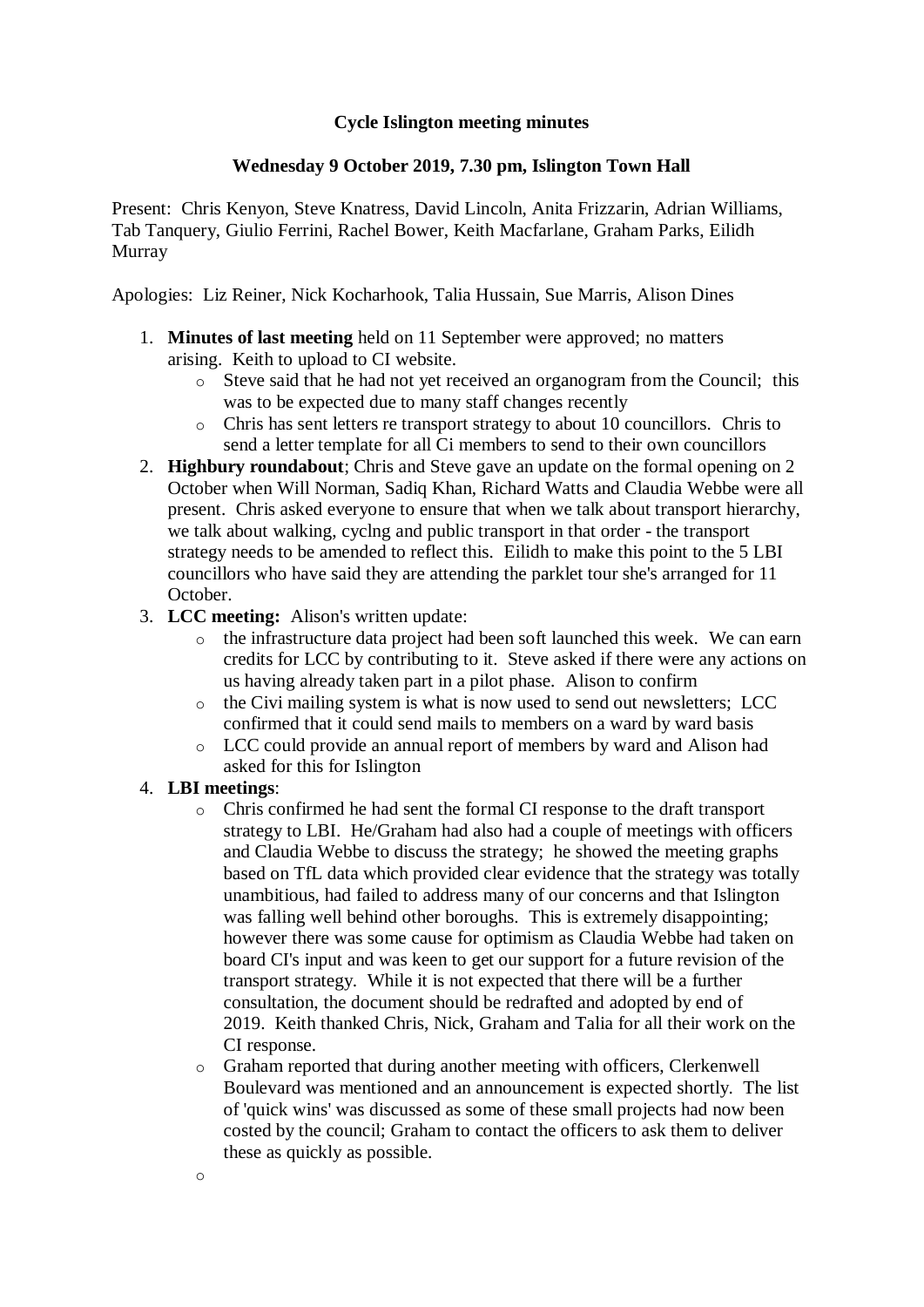## 5. **Other agenda items**

- o Chris asked everyone to take photos of vehicles parked legally in sub-optimal parking places i.e. too close to junctions or areas which obscured or limited visibility; he wanted to have a library of examples for a future campaign.
- o Islington local plan consultation; Nick had recently emailed the group asking for input as the consultation ends on 18 October; the key change he had noticed was the cycle parking formula. Tab to email the response by ICAG, Mary Stevens, back in 2017 (action complete) and Chris agreed to write a short response on behalf of CI. However everyone should respond [https://www.islington.gov.uk/planning/planning-policy/local\\_plan\\_review](https://www.islington.gov.uk/planning/planning-policy/local_plan_review)
- o Apple Day; CI had been invited to provide a stall for Gillespie Park's Apple Day on Sunday 13 October; Eilidh to organise volunteers.
- o Adrian gave an update on the issues with the visibility of traffic signals on the crossing of Madras Place/Holloway Road. He had reported this to TfL who had responded by trimming the trees but not the broken lights; he was concerned that there would be an accident at this junction. The process for reporting problems online to TfL was unnecessarily complicated and Adrian has raised this with Caroline Russell. The telephone number for TfL's customer services is 0343 222 1234.
- o Greening of Holloway Road; Steve said that he had invited Rod Gonggrijp to come and talk to us about the work of a group which consists of 50 residents, planners and architects who want to make Holloway Road - the Holloway prison site & Nags head area) more pleasant. All agreed we should work with similar groups and Steve will contact Rod to agree a date.
- o Chris to draft a guide to how we use social media.
- 6. **AOB**
	- o Anita asked about data regarding car parking spaces as she was having difficulty in getting information from LBI. on the number of workplace and on-street parking spaces. Chris said that in the draft transport strategy, the stated plan was to reduce on-street parking by 3% a year (1,000 places). Anita said that at a recent question session at the Town Hall, Claudia Webbe had said that bike parking provision was increasing.
	- o Giulio said that Sustrans was providing 1 officer per 2 London boroughs, funded by TfL, to work on the Healthy Streets programme wef 1 November. While Hackney was really enthusiastic, Islington appeared to be indifferent which everyone felt was a big loss. This is to be taken up with the officers by Chris, Graham, Talia and Nick at their next meeting.
	- o Graham and David are meeting Sophie from TfL on 10 October to discuss FR2; there had been two people killed and one seriously injured at a junction on the route.
	- $\circ$  Chris said that LCC were adopting the slogan 'climate change and healthy streets' for the Mayoral elections in 2020.
	- o Tab asked if CI wanted to work more closely with Islington Clean Air Parents who were calling on the council to adopt low traffic neighbourhoods. All agreed that we should share the work done on LTNs at our fun with crayons event in March. Tab to liaise with Lucy of ICAP.
	- o Baring Street consultation is out until 28 October; the plans had been prepared by The Project Centre and it was agreed that Chris would contact them to ask for the original brief as it was unclear what issues they were trying to address. There was nothing in the plans which could be regarded as